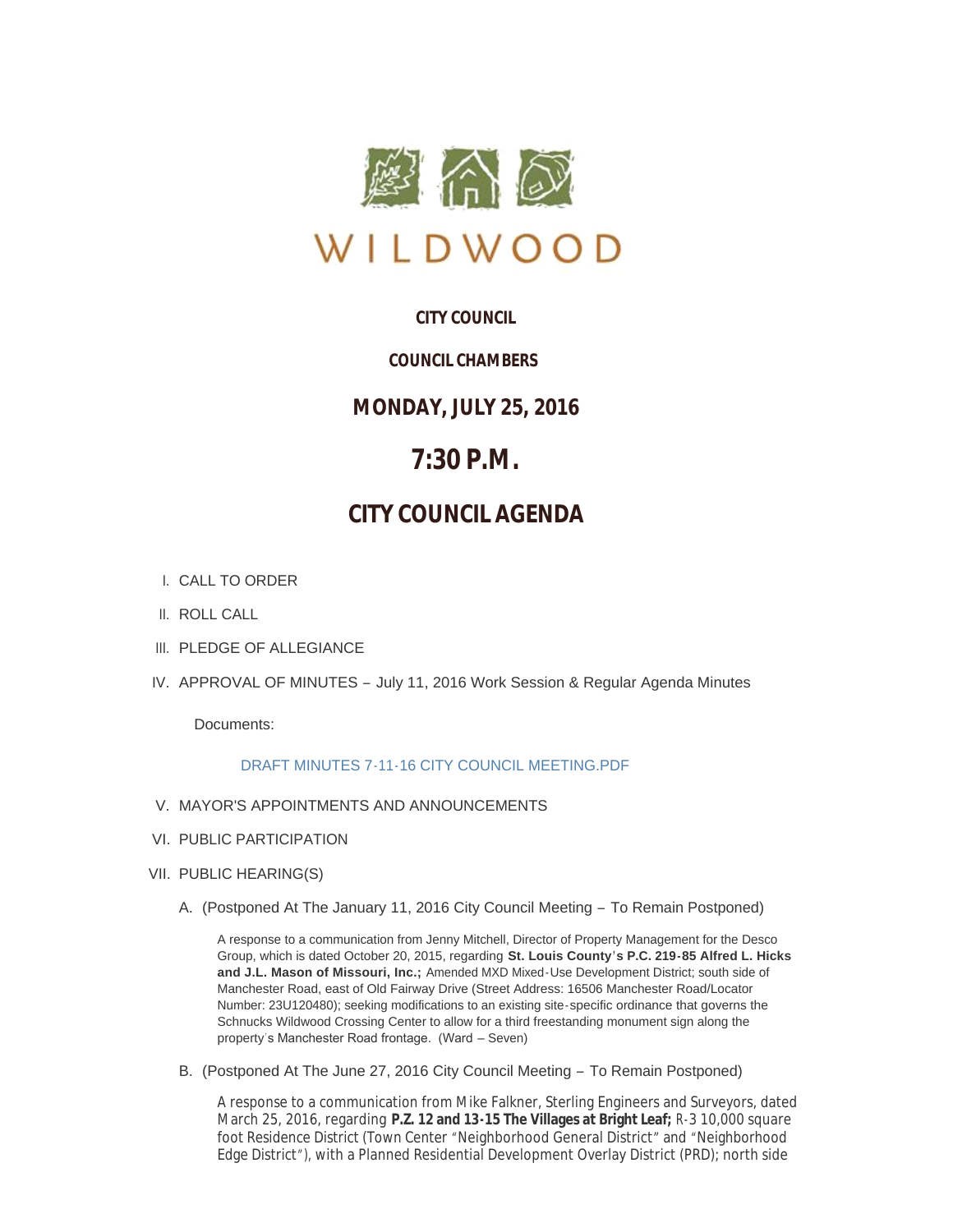of State Route 100, east of State Route 109 (Locator Numbers 23V230041, 23V230050, 23V240327, 23V310064, 23V330022, 23V330031, 23V330206, 23V330215, 23V330233, and 23V610917/Street Addresses: 2350 and 2344 Eatherton Road, 2531, 2555, and 2567 Taylor Road, 16721 Manchester Road, and 16615, 16602, and 16618 Overlook Hills Drive); which seeks modifications to the existing site-specific ordinance (Planned Residential Overlay District Ordinance # 2145) that governs this site to address inconsistencies between this legislation and the proposed Site Development Plan (SDP) relative to certain allowed lot widths, depths, and sites. (Ward – Five)

### C. P.Z. 9-16 Fick Supply Service, 501 North Eatherton Road, Wildwood, Missouri 63005

A request to amend the current M-3 Planned Industrial District Ordinance that governs this property (#1697), along with the review and action upon an Amended Site Development Plan, all being on a 21.7 acre tract of land, which is located on the west side of North Eatherton Road, north of Centaur Road (Locator Numbers: 17X32008 and 18X640013/Street Addresses: 501 and 495 North Eatherton Road). Proposed Use: The expansion of the existing mulch storage and composting facility, with wholesaling and limited retail, to accommodate increased storage, processing, and accessory operations at this location. (Ward – One)

Documents:

# PUBLIC HEARING - [PZ 9-16 FICK SUPPLY SERVICE.PDF](http://mo-wildwood.civicplus.com/AgendaCenter/ViewFile/Item/7667?fileID=11287)

D. P.Z 14-07 Covert-Corsair Homes, Inc., C/O Stock And Associates

A response to a communication from Robert W. Covert III and Mary Kay Corsair, which is dated April 15, 2016, regarding **P.Z 14-07 Covert-Corsair Homes, Inc., c/o Stock and Associates**; C-8 Planned Commercial District (Town Center Workplace and Neighborhood Edge Districts); north side of Manchester Road, west of Taylor Road; seeking a modification to the site-specific ordinance, to allow for an extension of time for the commencement of construction to begin upon this tract of land, which must be met in a specified timeframe (July 25, 2016). (Ward – Eight)

Documents:

# PUBLIC HEARING - [PZ 14-07 COVERT CORSAIR HOMES.PDF](http://mo-wildwood.civicplus.com/AgendaCenter/ViewFile/Item/7668?fileID=11288)

E. P.Z. 25, 26, And 26a - 14 Main Street Crossing, Payne Family Homes L.L.C., C/O Jerry Duepner, 10407 Baur Boulevard, Suite B, St. Louis, Missouri 63132

 A recommendation regarding **P.Z. 25, 26, and 26a – 14 Main Street Crossing, Payne Family Homes L.L.C., c/o Jerry Duepner, 10407 Baur Boulevard, Suite B, St. Louis, Missouri 63132** that addresses petitioner's request for modifications to the current Planned Residential Development Overlay District (PRD) Ordinance #2116 for this approximately thirty (30) acre tract of land (Locator Number: 23V120094/Street Address: 2461 Eatherton Road); east side of State Route 109, south of State Route 100; R-4 7,500 square foot Residence District (Town Center "Neighborhood Edge District"), with a Planned Residential Development Overlay District (PRD); to allow for certain allowances/relief to existing requirements relating to required roadway improvements and utility issues, so as the project can proceed to eventual construction. (Ward – Eight)

Documents:

## PULBIC HEARING - [PZ 25 26 26A-14 MAIN STREET CROSSING.PDF](http://mo-wildwood.civicplus.com/AgendaCenter/ViewFile/Item/7681?fileID=11293)

F. P.Z. 14-06 City Of Wildwood And Neichter/Throckmorton Development

A recommendation regarding **P.Z. 14-06 City of Wildwood and Neichter/Throckmorton Development** by the Planning and Zoning Commission regarding this residential subdivision; NU Non-Urban Residence District and FPNU Floodplain Non-Urban Residence District, with a Planned Residential Development Overlay District (PRD); east side of Ossenfort Road, north of Brook Hollow Drive; that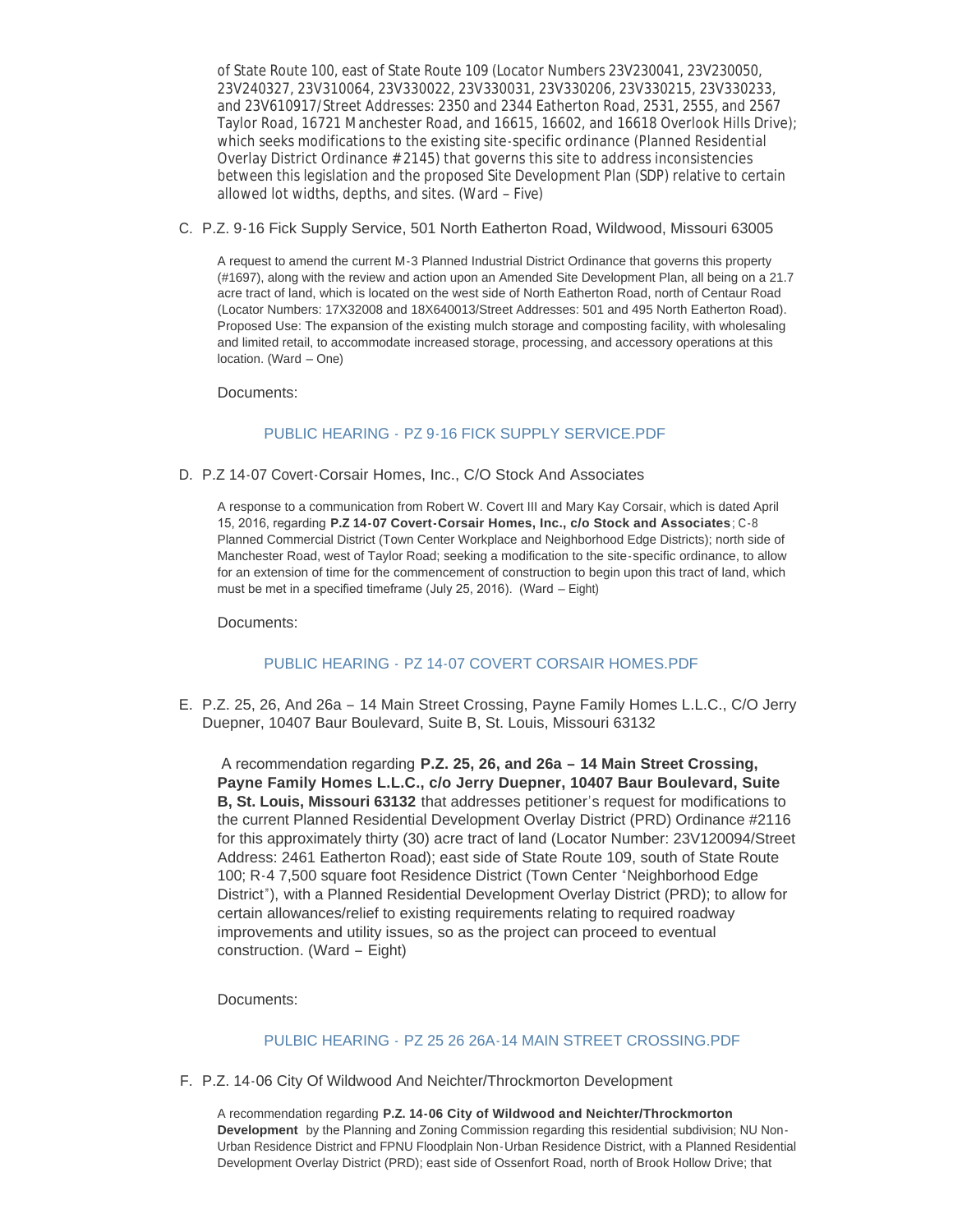responds to the petitioner's request to allow for an extension of time for the commencement of construction to begin upon this tract of land, which must be met in a specified timeframe (May 27, 2016). (Ward – One)

Development Overlay District (PRD); east side of Ossenfort Road, north of Brook Hollow Drive; that

Documents:

# PUBLIC HEARING - [PZ 14-06 CITY OF WILDWOOD AND NEICHTER-](http://mo-wildwood.civicplus.com/AgendaCenter/ViewFile/Item/7669?fileID=11286)THROCKMORTON.PDF

#### VIII. LEGISLATION

- UNFINISHED BUSINESS A.
	- 1. (Postponed At The July 11, 2016 City Council Meeting To Remain Postponed) -BILL #2197

AN ORDINANCE OF THE CITY OF WILDWOOD, MISSOURI, AUTHORIZING THE MAYOR OF THE CITY TO NEGOTIATE AND EXECUTE A COOPERATION AGREEMENT FOR INTERNET ACCESS SITES WITH ST. LOUIS COUNTY, MISSOURI, FOR THE USE OF EMERGENCY COMMUNICATIONS TOWERS FOR THE PURPOSES OF PROVIDING HIGH-SPEED INTERNET ACCESS SERVICES TO THE RESIDENTS OF THE CITY. *Recommended by the Rural Internet Access Committee* (Second Reading) (Wards – All)

#### BILL #2200 2.

AN ORDINANCE OF THE CITY OF WILDWOOD, MISSOURI, APPROVING A CHANGE TO THE TOWN CENTER PLAN'S REGULATING PLAN; AMENDING ORDINANCE #1650 BY DELETING SECTION TWO THEREOF AND ENACTING, IN LIEU THEREOF, A NEW SECTION TWO; AND PROVIDING FOR THE APPROVAL OF AN AMENDED C-8 PLANNED COMMERCIAL DISTRICT FOR A CERTAIN ONE POINT SIX (1.6) ACRE TRACT OF LAND FOR USE AS A RESIDENTIAL SENIOR SERVICE FACILITY (P.Z. 5 and 5a-16 Stonecrest at Wildwood). *Recommended by the Planning and Zoning Commission* (Second Reading) (Ward – Eight)

Documents:

#### [BILL 2200.PDF](http://mo-wildwood.civicplus.com/AgendaCenter/ViewFile/Item/7673?fileID=11285)

- **B. NEW BUSINESS** 
	- BILL #2201 1.

AN ORDINANCE OF THE CITY OF WILDWOOD, MISSOURI, AMENDING SECTIONS 210.310, 210.340, AND 415.590 OF THE CITY OF WILDWOOD, MISSOURI, MUNICIPAL CODE BY DELETING THEM IN THEIR ENTIRETY AND ENACTING, IN LIEU THEREOF, NEW SECTIONS 210.310, 210.340, AND 415.590; AMENDING Section 415.200.c of the Municipal Code by enacting a new Subsection 17; AMENDING Section 415.210.e of the Municipal Code by enacting a new Subsection 2; AMENDING SECTION 600.070 OF THE MUNICIPAL CODE BY ENACTING A NEW SUBSECTION J AMENDING Title VI of the Municipal Code by enacting a new Chapter 645; PROHIBITING SEXUAL MISCONDUCT; PROVIDING REGULATIONS PERTAINING TO THE LOCATION OF SEXUALLY ORIENTED BUSINESSES IN THE ZONING DISTRICTS OF THE CITY; LICENSING AND REGULATING SEXUALLY ORIENTED BUSINESSES; AND OTHER MATTERS PERTAINING THERETO. (First Reading) (Wards – All)

Documents:

#### [BILL 2201.PDF](http://mo-wildwood.civicplus.com/AgendaCenter/ViewFile/Item/7675?fileID=11289)

- IX. RESOLUTIONS
	- A. RESOLUTION #2016-19

A RESOLUTION BY THE CITY COUNCIL OF THE CITY OF WILDWOOD TO APPLY TO THE MISSOURI DEPARTMENT OF TRANSPORTATION FOR FUNDING OF TWO CAPITAL PROJECTS UNDER THE MISSOURI MOVES COST SHARE PROGRAM. *Recommended by the Department of Public Works*